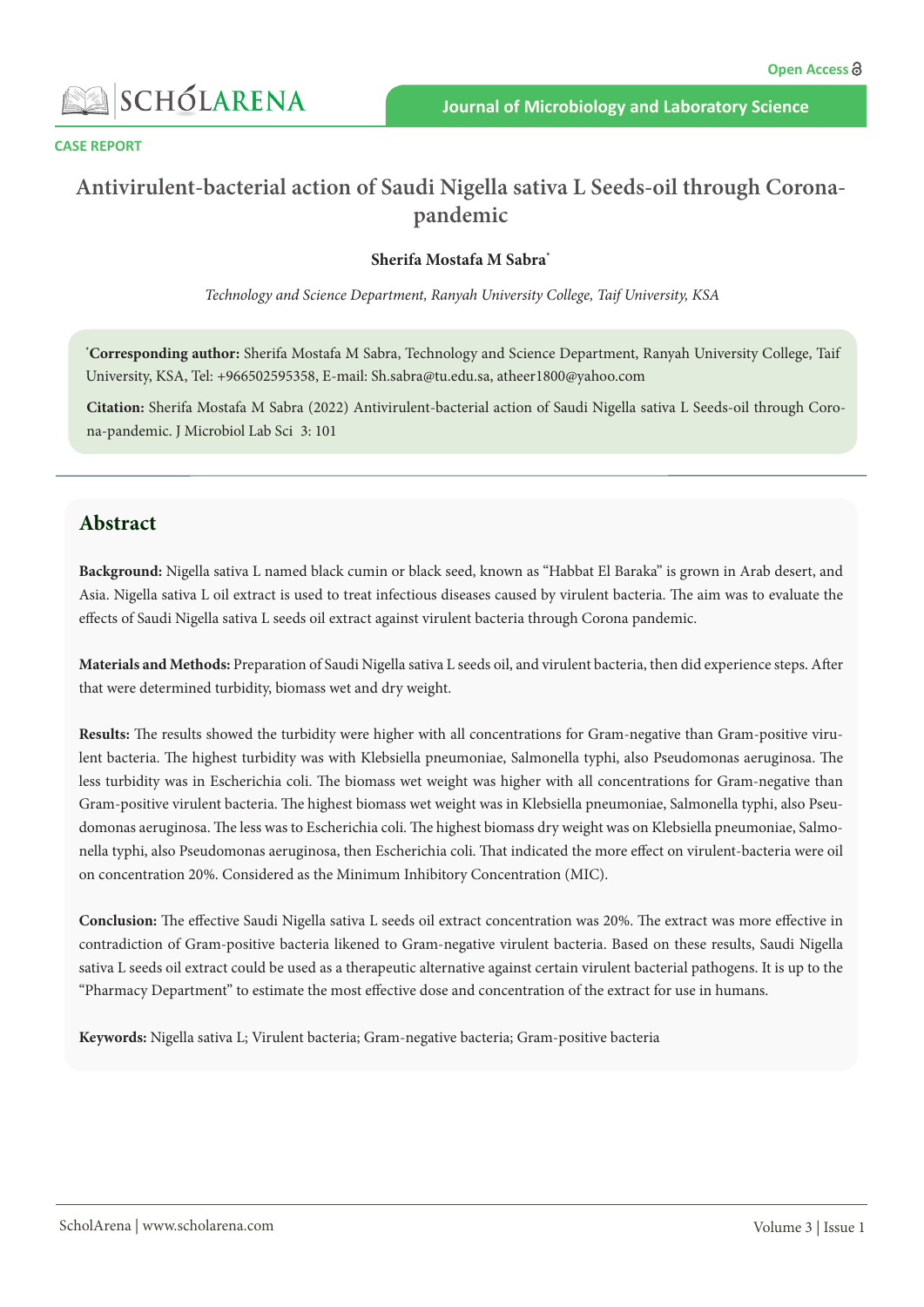#### **Introduction**

Nigella sativa L is an herbaceous plant, known as "Habbat El Baraka", and its grown in Arab desert. The oil treated infectious diseases caused by virulent-bacteria [1]. The seeds-oil is rich in fixed oils 32-40%, volatile oil 0.4-0.45%, and essential amino acids 8-9 types [2]. Also, alkaloids, steroids, saponins, terpenes, monoterpenes and phenolic [3]. Nigellicine, N-oxide, carvone, thymoquinone, thymol nigellicimine, and nigellicimine are present [4]. The antivirulent-bacteria activities related to fatty acids, and essential oil [5]. Physical cause variation in phytoconstituents percent leads to modification in biological act [6]. The oil treats skin inflammation, and virulent-bacterial in topical infections [7], that for chemical compounds [8-9]. The antivirulent-bacterial activities were to Escherichia coli, as well to Salmonella spp., [10], Salmonella typhi [11], and to numerous antibiotics-resistant bacteria Staphylococcus aureus [12-14]. The oil antivirulent-bacteria assist in food store; it was at 2.0% inhibited 24 virulent-bacteria [15]. Also, were on Escherichia coli, Staphylococcus spp., Klebsiella pneumoniae as well on Salmonella typhi [16]. Its acted-on Streptococcus pyogenes, Pseudomonas aeruginosa, as well Klebsiella pneumoniae. The greater was against the Gram-positive virulent-bacteria [17]. Thymo-quinone oil act on Listeria monocytogenes, Staphylococcus aureus, Pseudomonas aeruginosa, Escherichia coli, and Salmonella typhi. It was able to prevent virulent-bacterial biofilm formation [2]. The oils in KSA at 2017 showed maximum antivirulent-bacterial activity against Escherichia coli due to compounds. The components were as an alternate medicine and herbal traditional treatment [18]. At 2021, Saudi black oils had antivirulent-bacterial action for Staphylococcus aureus, as antibiotics alternate [19]. The aim was using Saudi Nigella sativa L seeds-oil as herbal treatment on virulent-bacteria due to prevention secondary infections. That was for its antivirulent-bacteria possessions. So that was to prove the person health prevention during Corona-pandemic.

#### **Materials and Methods**

**Preparation of Experience Items:** Saudi Nigella sativa L Seeds-oil was purchased from the "Approved Al-Atara Market Stores", as use conventional medicine, was much than 98%. The oil was diluted by Ethanol 99.9% to (5, 10, 15 and 20%) [20]. The identified virulence-bacteria were brought from the "Bacterial Laboratory". They were Staphylococcus aureus, Streptococcus pyogenes, as well Streptococcus pneumoniae, Listeria monocytogenes, Escherichia coli, also Klebsiella pneumoniae, as well Salmonella typhi, and Pseudomonas aeruginosa. They were cultured on Mueller Hinton Agar (Lab M Ltd., UK), then were grown in Peptone Water (Oxoid, Basingstoke, UK), for suspension matched the 0.5 McFarland to (1.5X10<sup>8</sup> CFU / mL) [21].

**Experience Steps:** Five ml of virulent-bacterial suspension was added, then one ml of Saudi Nigella sativa L seeds-oil diluted. Then were incubated overnight at 37°C [22]. The first test tubes were determined turbidity by "McFarland Standard" [23]. The second test tubes culture was centrifuged to pellets and were weight [24]. The third test tubes cells were centrifuged to pellets. Then the were dried and were weight [24].

**Data Analysis:** The results were preserved (IBM, Armonk, NY, USA) [25].

#### **Results and Discussions**

Turbidity: After overnight incubation at 37°C, the highest turbidity was with Klebsiella pneumoniae, Salmonella typhi, as well Pseudomonas aeruginosa. The less turbidity was in Escherichia coli. This indicated the effectiveness on the Gram-positive were more than on the Gram-negative (Table 1). That indicated the more effect on virulent-bacteria were oil on concentration 20%. Considered as the Minimum Inhibitory Concentration (MIC). The oil chemical compounds had antivirulent-bacterial drugs [8-9], to Escherichia coli, as well Salmonella spp., [10], and Salmonella typhi [11]. Also, to multiple antibiotics-resistant bacteria Staphylococcus aureus [12-14]. It had on Escherichia coli, Staphylococcus spp., Klebsiella pneumoniae and Salmonella typhi [2, 16]. Pseudomonas aeruginosa [17]. The oils in KSA at 2017 antivirulent-bacterial activity was against Escherichia coli [18]. At 2021, Saudi black oils had acted-on Staphylococcus aureus, [19].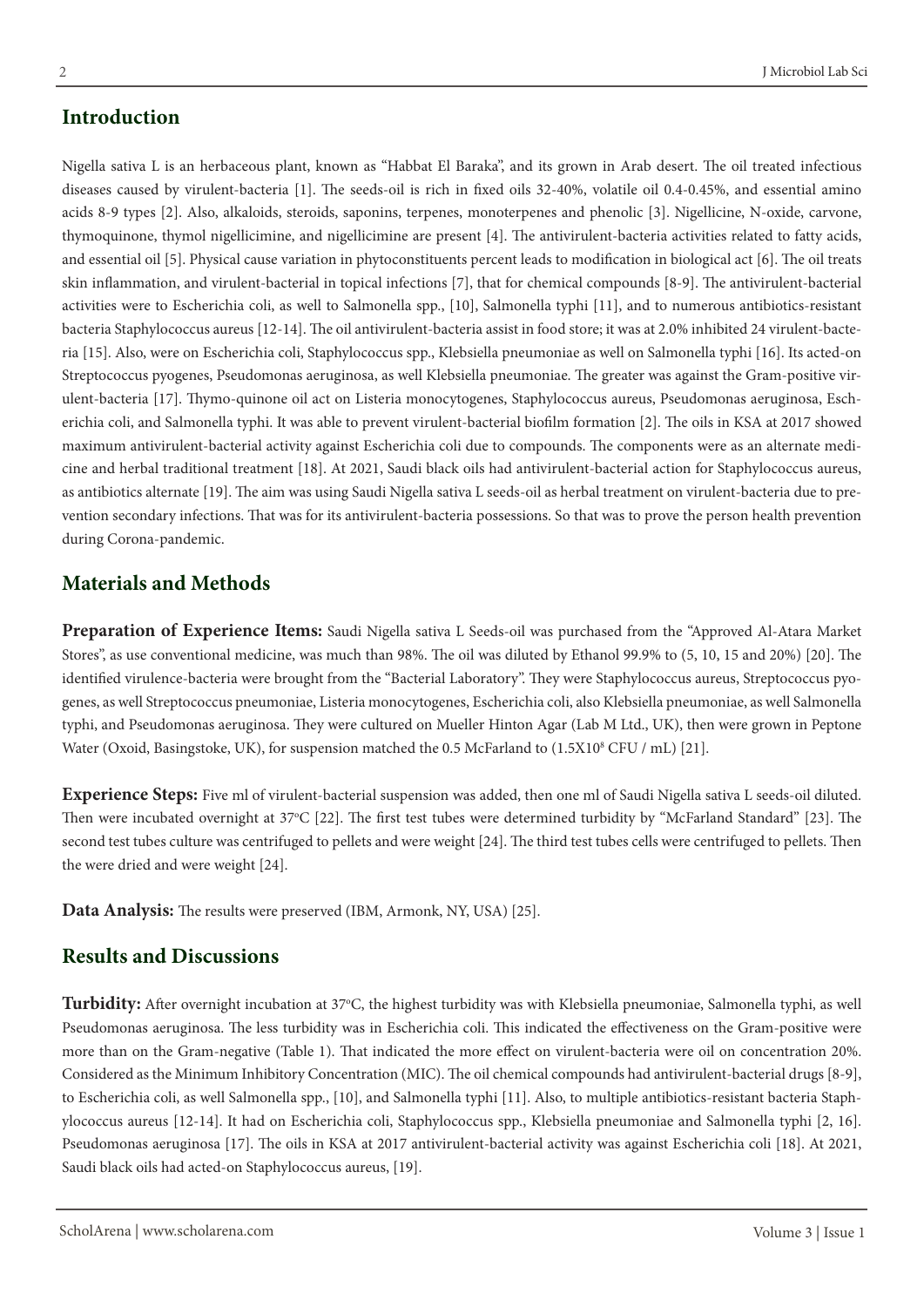| Virulent bacteria             | Nigella sativa L seeds oil concentration after overnight |               |               |               |  |
|-------------------------------|----------------------------------------------------------|---------------|---------------|---------------|--|
|                               | incubation at 37°C                                       |               |               |               |  |
|                               | 5%                                                       | 10%           | 15%           | 20%           |  |
| Staphylococcus aureus         | $0.9 \pm 0.1$                                            | $0.8 \pm 0.2$ | $0.7 \pm 0.1$ | $0.6 \pm 0.2$ |  |
| <b>Streptococcus pyogenes</b> | $0.9 \pm 0.1$                                            | $0.8 \pm 0.2$ | $0.7 \pm 0.1$ | $0.6 \pm 0.2$ |  |
| Streptococcus pneumoniae      | $0.9 \pm 0.2$                                            | $0.8 \pm 0.2$ | $0.7 \pm 0.1$ | $0.6 \pm 0.2$ |  |
| Listeria monocytogenes        | $0.9 \pm 0.1$                                            | $0.8 \pm 0.2$ | $0.7 \pm 0.1$ | $0.6 \pm 0.2$ |  |
| Escherichia coli              | $0.9 \pm 0.1$                                            | $0.9 \pm 0.1$ | $0.8 \pm 0.2$ | $0.7 \pm 0.1$ |  |
| Klebsiella pneumoniae         | $0.9 \pm 0.1$                                            | $0.9 \pm 0.1$ | $0.9 \pm 0.1$ | $0.8 \pm 0.2$ |  |
| Salmonella typhi              | $0.9 \pm 0.1$                                            | $0.9 \pm 0.1$ | $0.9 \pm 0.1$ | $0.8 \pm 0.2$ |  |
| Pseudomonas aeruginosa        | $0.9 \pm 0.2$                                            | $0.9 \pm 0.2$ | $0.9 \pm 0.1$ | $0.8 \pm 0.2$ |  |

Table 1: Turbidity signal of virulent bacteria after overnight incubation at 37°C

Biomass wet weight: After overnight incubation at 37°C, the biomass wet weight was higher for Gram-negative than Gram-positive virulent-bacteria. The highest was in Klebsiella pneumoniae, Salmonella typhi, also Pseudomonas aeruginosa. The Gram-positive were more effected than the Gram-negative (Table 2). That indicated the more effect on virulent-bacteria were oil on concentration 20%. Considered as the Minimum Inhibitory Concentration (MIC). The oil had antivirulent-bacterial drugs [8- 9], was to Escherichia coli, as well Salmonella spp., [10], and Salmonella typhi [11], also to multiple antibiotics-resistant bacteria Staphylococcus aureus [12-14]. It had antivirulent-bacterial effects on Escherichia coli, also Staphylococcus spp., Klebsiella pneumoniae and Salmonella typhi [16]. As well, to Streptococcus pyogenes, Pseudomonas aeruginosa, and Klebsiella pneumoniae, the greater against the Gram-positive virulent-bacteria [17]. As well on Listeria monocytogenes, Staphylococcus aureus, Pseudomonas aeruginosa, Escherichia coli, and Salmonella typhi. It was able to prevent virulent-bacterial biofilm arrangement [2]. The oils in KSA at 2017 showed activity against Escherichia coli an alternate medicine and herbal traditional treatment [18]. At 2021, Saudi black cumin oils had antivirulent-bacterial activity on Staphylococcus aureus, alternate to antibiotics for infections care [19].

| Virulent bacteria        | Nigella sativa L seeds oil concentration after overnight |               |               |               |  |
|--------------------------|----------------------------------------------------------|---------------|---------------|---------------|--|
|                          | incubation at 37°C                                       |               |               |               |  |
|                          | 5%                                                       | 10%           | 15%           | 20%           |  |
| Staphylococcus aureus    | $1.0 \pm 0.3$                                            | $0.7 \pm 0.1$ | $0.4 \pm 0.2$ | $0.2 \pm 0.2$ |  |
| Streptococcus pyogenes   | $1.0 \pm 0.2$                                            | $0.6 \pm 0.2$ | $0.4 \pm 0.2$ | $0.2 \pm 0.1$ |  |
| Streptococcus pneumoniae | $1.0\pm0.1$                                              | $0.7 \pm 0.2$ | $0.5 \pm 0.2$ | $0.2 \pm 0.3$ |  |
| Listeria monocytogenes   | $1.1 \pm 0.1$                                            | $0.7 \pm 0.2$ | $0.5 \pm 0.1$ | $0.2 \pm 0.3$ |  |
| Escherichia coli         | $1.1 \pm 0.1$                                            | $1.1 \pm 0.1$ | $0.8 \pm 0.2$ | $0.5 \pm 0.3$ |  |
| Klebsiella pneumoniae    | $1.6 \pm 0.2$                                            | $1.6 \pm 0.2$ | $1.6 \pm 0.1$ | $1.3 \pm 0.2$ |  |
| Salmonella typhi         | $1.6 \pm 0.3$                                            | $1.5 \pm 0.2$ | $1.4 \pm 0.1$ | $1.2 \pm 0.1$ |  |
| Pseudomonas aeruginosa   | $1.6 \pm 0.4$                                            | $1.5 \pm 0.3$ | $1.5 \pm 0.2$ | $1.3 \pm 0.1$ |  |

Table 2: Biomass wet weight by gram of virulent bacteria after overnight incubation at 37°C

**Biomass dry weight:** After overnight incubation at 37°C, the highest biomass dry weight was on Klebsiella pneumoniae, Salmonella typhi, also Pseudomonas aeruginosa, then Escherichia coli. The effects were less on Gram-negative virulent-bacteria. That showed all concentration provided the most biomass dry weight effect, that was less owing to the oil effect on all virulent-bacteria (Table 3). That indicated the more effect on virulent-bacteria were oil on concentration 20%. Considered as the Minimum Inhibitory Concentration (MIC). The oil had antivirulent-bacterial drugs [8-9], to Escherichia coli, as well Salmonella spp., [10], and Salmonella typhi [11], and Staphylococcus aureus [12-14]. It had antivirulent-bacterial effects on Escherichia coli, Staphylococcus spp., Klebsiella pneumoniae and Salmonella typhi [16-17]. Thymoquinone oil content displayed act on virulent-bacteria [2]. The oils in KSA at 2017 showed maximum antivirulent-bacterial activity against Escherichia coli [18]. At 2021, Saudi black cumin oils had antivirulent-bacterial action on Staphylococcus aureus [19].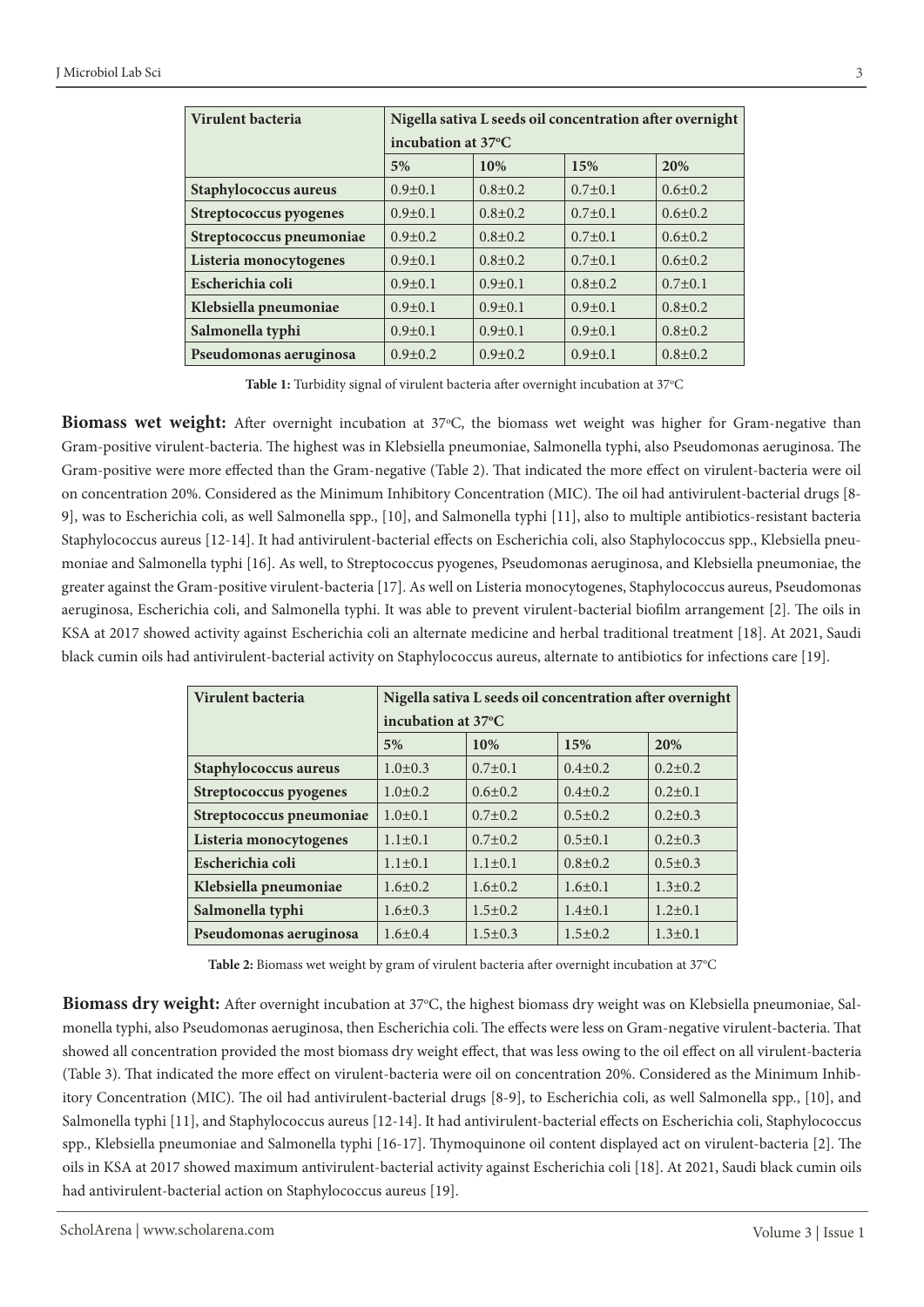| Virulent bacteria        | Nigella sativa L seeds oil concentration after overnight |               |               |               |  |
|--------------------------|----------------------------------------------------------|---------------|---------------|---------------|--|
|                          | incubation at 37°C                                       |               |               |               |  |
|                          | 5%                                                       | 10%           | 15%           | 20%           |  |
| Staphylococcus aureus    | $0.6 \pm 0.1$                                            | $0.4 \pm 0.2$ | $0.2 \pm 0.2$ | $0.1 \pm 0.2$ |  |
| Streptococcus pyogenes   | $0.6 \pm 0.2$                                            | $0.4 \pm 0.1$ | $0.3 \pm 0.1$ | $0.1 \pm 0.1$ |  |
| Streptococcus pneumoniae | $0.6 \pm 0.2$                                            | $0.5 \pm 0.2$ | $0.3 \pm 0.2$ | $0.1 \pm 0.1$ |  |
| Listeria monocytogenes   | $0.7 \pm 0.1$                                            | $0.5 \pm 0.1$ | $0.3 \pm 0.1$ | $0.1 \pm 0.1$ |  |
| Escherichia coli         | $0.7 \pm 0.2$                                            | $0.7 \pm 0.1$ | $0.5 \pm 0.1$ | $0.3 \pm 0.1$ |  |
| Klebsiella pneumoniae    | $1.0\pm0.1$                                              | $1.0 \pm 0.1$ | $0.9 \pm 0.2$ | $0.8 \pm 0.2$ |  |
| Salmonella typhi         | $0.9 \pm 0.2$                                            | $0.9 \pm 0.1$ | $0.9 \pm 0.1$ | $0.7 \pm 0.2$ |  |
| Pseudomonas aeruginosa   | $1.0\pm0.2$                                              | $0.9 \pm 0.2$ | $0.9 \pm 0.2$ | $0.8 \pm 0.2$ |  |

Table 3: Biomass dry weight by gram of virulent bacteria after overnight incubation at 37°C

## **Conclusions**

The results were found the effective of Saudi *Nigella sativa L* seeds-oil concentrations were 20%. It continued the effects on the Gram-positive additional than Gram-negative virulent-bacteria through Corona-pandemic.

## **Recommendations**

It was optional the Saudi *Nigella sativa L* seeds-oil usage as a therapeutic alternative for virulent-bacteria. It is up to the "Pharmacy Department" to estimate the quantity and concentration for human using doses.

# **Acknowledgments**

Thanks to the Lab. technicians contributed to the research process.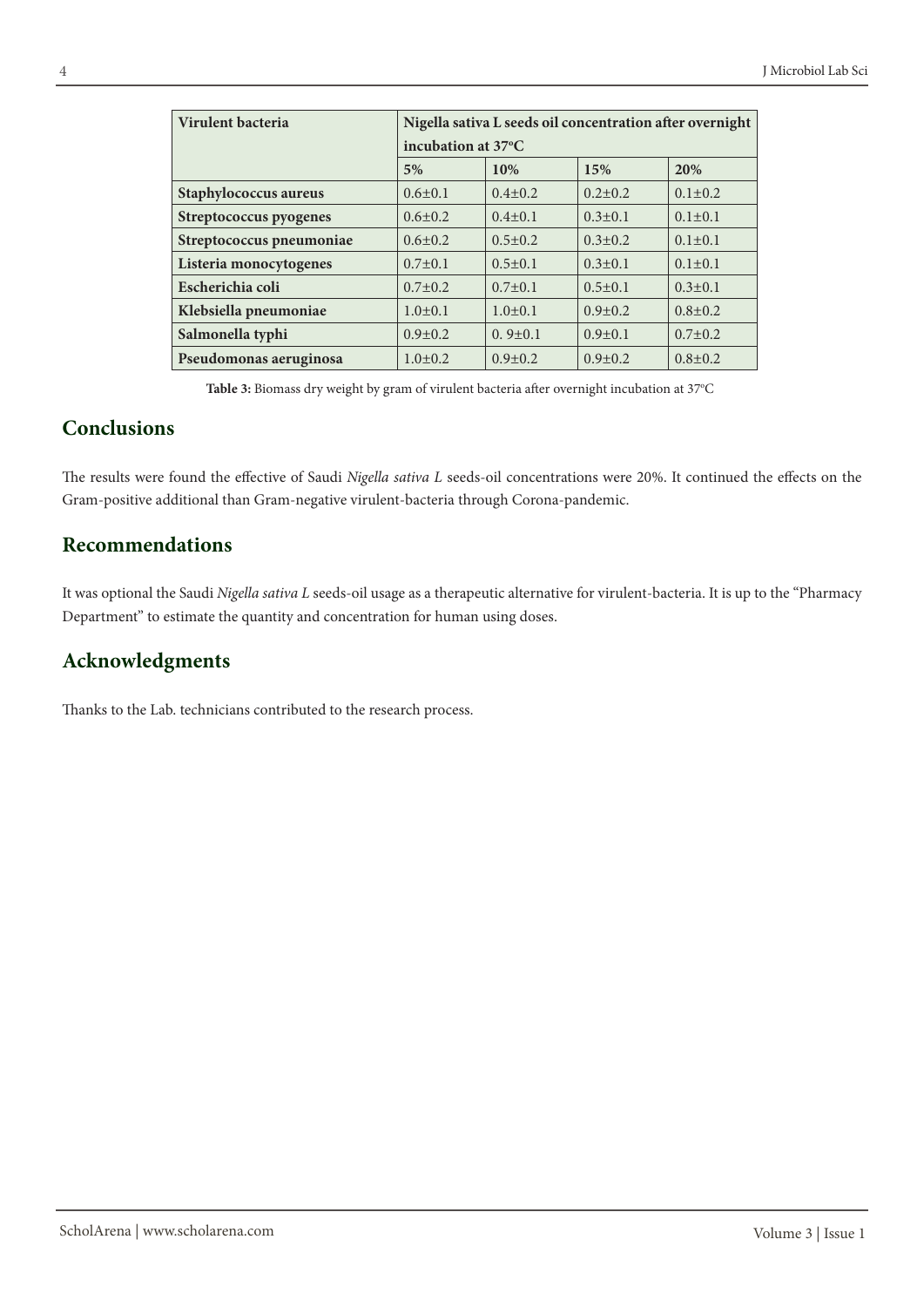#### **References**

1. Mazaheri YTorbatiMAzadmard-DamirchiSSavageP (2019) A comprehensive review of the physicochemicalquality and nutritional properties of Nigella sativa oil Food reviews international 35:342-62.

2. Abdallah M (2017) Black Seed (Nigella sativa) as antimicrobial drug: a mini-review Novel Approches in Drug Designing and Develop 3:1-5

3. AlamgirM (2018) Secondary metabolites: Secondary metabolic products consisting of C and H; CHand O; NSand P elements; and O/N heterocycles In Therapeutic Use of Medicinal Plants and their Extracts: Volume 2 (pp 165-309) SpringerCham.

4. ZielińskaMDereńKPolak-SzczybyłoEStępieńE (2021) The Role of Bioactive Compounds of Nigella sativa in Rheumatoid Arthritis Therapy Current Reports Nutrients 13:3369.

5. KhanSAliMAlbrattyMNajmiYAzeemUKhanARatherA (2022) Nigella sativa: From chemistry to medicine In Black Seeds (Nigella Sativa) (pp 29-62) Elsevier.

6. AhmadRAhmadNShehzadA (2020) Solvent and temperature effects of Accelerated solvent extraction (ASE) coupled with Ultra-high-pressure liquid chromatography (UHPLC-DAD) technique for determination of Thymoquinone in commercial food samples of black seeds (Nigella sativa) Food chemistry 309125740.

7. EidMElmarzugiAAbu AyyashMSawaftaNDaanaI (2017) A review on the cosmeceutical and external applications of Nigella sativa J Trop Med 2017:7092514.

8. PathaniaDSharmaMKumarSThakurPTorinoEJanasDThakurS (2021) Essential oil derived biosynthesis of metallic nano-particles: Implementations above essence Sustainable Materials and Technologiese 00352.

9. AliBAliMAminSMirR(2018) Enhancement of gut permeation of amoxicillin with Nigella sativa seed extract and its phytochemical screening Chin J Nat Med 16125-30.

10. GarbaEDibuaEAttahFAlechenuC (2021) Comparative Evaluation of the Antibacterial Effects of Nigella sativa and Moringa oleifera on some Clinical Bacteria Isolates Journal of Advances in Microbiology 7-19.

11. SowmyaK (2021) Antibacterial Activity and Time-kill Assay of Terminalia catappa L and Nigella safiva L against Selected Human Pathogenic Bacteria J Pure Appl Microbiol 15:285-99.

12. GhamariAAmiriSRezazadeh-BariMRezazad-BariL (2022) Physicalmechanicaland antimicrobial properties of active edible film based on milk proteins incorporated with Nigella sativa essential oil Polymer Bulletin 79:1097-117.

13. NigussieDDaveyGTufaBBrewsterMLegesseAFekaduAMakonnenE (2021) Antibacterial and antifungal activities of Ethiopian medicinal plants: a systematic review Frontiers in pharmacology12.

14. SalehAEl-DarraNRaafatKEl GhazzawiI (2018) Phytochemical analysis of Nigella sativa L Utilizing GC-MS exploring its antimicrobial effects against multidrug-resistant bacteria Pharmacognosy Journal 10.

15. ShaabanA (2020) Essential Oil as Antimicrobial Agents: EfficacyStabilityand Safety Issues for Food Application Essential Oils-Bioactive CompoundsNew Perspectives and Applications 1-33.